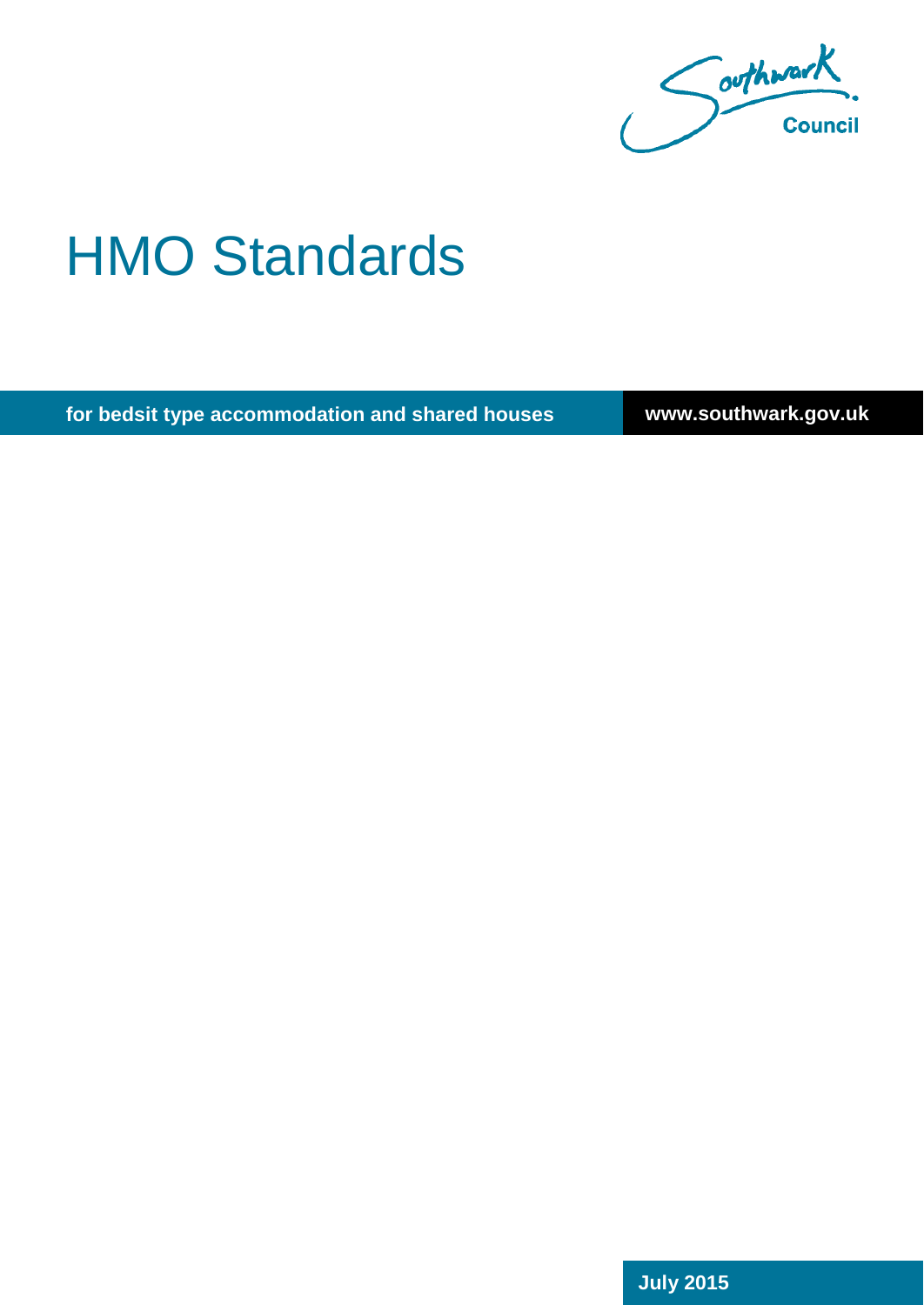## **Introduction**

## **Definition of HMO**

A house in multiple occupation is a property occupied by 3 or more unrelated people in 2 or more households. A full definition of house in multiple occupation can be found in section 254 of the Housing Act 2004. Details of what relationships constitute single family can be found in section 258 of the Housing Act 2004. The Act also gives the Council powers to deal with poor living conditions in houses in multiple occupation, (HMO's).

## **The Standards and their application**

These standards were adopted formally by the council in July 2015 and cover the most common types of HMO's found in the borough, which are usually described as shared houses and bedsits. If the property you are letting is a different type of HMO, for example a hostel or temporary accommodation, a different standard would need to be applied and you will need to contact us for further information. Contact details are given at the bottom of this page.

This document sets out a standard for management, overcrowding, room sizes, bathroom & WC facilities, kitchen facilities and references standards for means of escape from fire. The Council are also required to assess properties under the Housing Health & Safety Rating System.

An HMO is required to be licensed with the Local Authority if it is three or more storeys in height and is occupied by 5 or more tenants, of which at least 2 households share one or more basic amenities including kitchen, bathroom or WC. It is the landlord/manager's responsibility to apply to the Council to license a property.

The standards set out in this document are the minimum standards adopted by the Council and should not be seen as the ideal. However, in some circumstances minor alterations, in some areas of these standards, may be applied, by the manager of the Private Sector Housing Enforcement Team, via a case officer, and will be agreed in writing. The alterations in the applied standard may be made for an individual property only in exceptional circumstances and will depend on the condition, occupation, facilities and layout of the property as a whole. The decision will be based on evidence of a reduced risk that negates the need to adhere rigidly to the standard and will not form the basis of a future standard to be applied to any other property in the borough. Each property will be assessed on its own merit.

## **Private Rental Standard**

All properties within the private rented sector in this borough are expected to meet Southwark's Private Rental Standard. This standard can be found in the attached documentation or on Southwark's website here: [http://www.southwark.gov.uk/downloads/download/3701/southwark\\_private\\_rental\\_standard](http://www.southwark.gov.uk/downloads/download/3701/southwark_private_rental_standard)

Where a property is let as a House in Multiple Occupation, this HMO Standard takes precedence over the Private Rental Standard. Reference to the Private Rental Standard should be made for any areas not covered by this HMO Standard.

## **Planning Provision**

It is not intended that occupiers be provided with all amenities on an exclusive basis (notwithstanding the provision for children in HMO's). This would in effect constitute self-containment in Planning terms and would be contrary to the council's policy under the current Unitary Development Plan which seeks to retain more affordable accommodation. Any creation of a letting in which all basic amenities are available for the exclusive use of its occupants would require Planning Permission. Permission cannot be guaranteed by the Private Sector Housing Enforcement team, or by compliance with these standards. HMO's with more than 6 occupiers are also required to have planning permission. Enquiries can be made at

[www.southwark.gov.uk/info/485/planning\\_applications/686/do\\_i\\_need\\_planning\\_permission](http://www.southwark.gov.uk/info/485/planning_applications/686/do_i_need_planning_permission) or by calling 020 7525 5403.

**If you require any additional advice on the standards required you can contact your case officer if you have one, or register a general query by emailing us at: [resi@southwark.gov.uk](mailto:resi@southwark.gov.uk) or call us on 0207 525 3114.**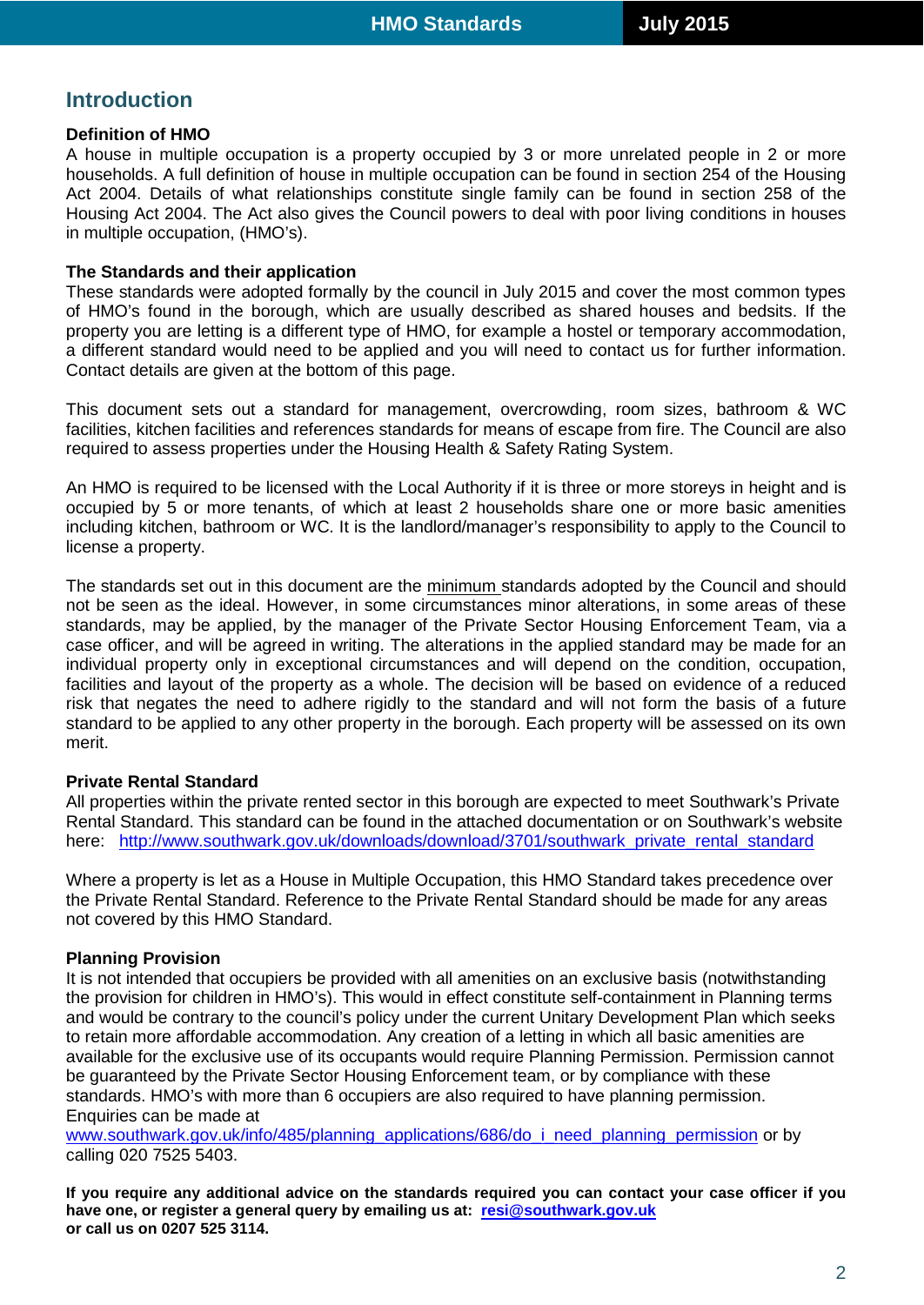# **Space Standards**

In calculating floor areas the Council will discount space occupied by:

- kitchens
- bathrooms/shower rooms
- toilet compartments
- corridors

 $\overline{a}$ 

- chimney breasts etc.
- ceiling height Rooms should have a minimum height of 2.3 metres over at least half of the habitable floor area. Any floor area where the ceiling height is less than 1.5 metres will not count towards the habitable floor space.<sup>[1](#page-2-0)</sup>.

## **Rooms where there are kitchen facilities in a separate room, whether this is shared or a kitchen for exclusive use.**

| Space standard - Room with<br>separate kitchen |                                    | <b>Minimum</b> area                                                                                                                                                                             |
|------------------------------------------------|------------------------------------|-------------------------------------------------------------------------------------------------------------------------------------------------------------------------------------------------|
| Single room                                    | 1 person                           | 10 square metres                                                                                                                                                                                |
| Double room                                    | 2 people cohabiting as a<br>couple | 14 square metres                                                                                                                                                                                |
| Twin room                                      | 2 individuals                      | If you intend to let a room to 2 individuals<br>who are not living together as cohabiting as<br>a couple you should contact the team for<br>further advice. (see page 1 for contact<br>details) |
| Kitchen                                        |                                    | 5.5 square metres plus 1 square metre for<br>each additional person sharing the kitchen.                                                                                                        |
|                                                | 3 people                           | 7.5 square metres                                                                                                                                                                               |
|                                                | 4 people                           | 8.5 square metres                                                                                                                                                                               |
|                                                | 5 people                           | 9.5 square metres                                                                                                                                                                               |

## **Rooms containing their own kitchen facilities within the letting room**

| Space standard - Room with<br>kitchen facilities in the room |                                    | Minimum area       |
|--------------------------------------------------------------|------------------------------------|--------------------|
| Single room                                                  | 1 person                           | 14 square metres   |
| Double room                                                  | 2 people cohabiting as a<br>couple | 18.5 square metres |

<span id="page-2-0"></span><sup>&</sup>lt;sup>1</sup> 'Relevant matters affecting likelihood and harm outcome: low beams and ceilings – well under 1.9 metres'. Page 164, HHSRS Operating Guidance Collision & Entrapment

Southwark Council Residential design Standards 2011 http://www.southwark.gov.uk/info/200151/supplementary\_planning\_documents\_and\_guidance/1253/residential\_design\_standards\_spd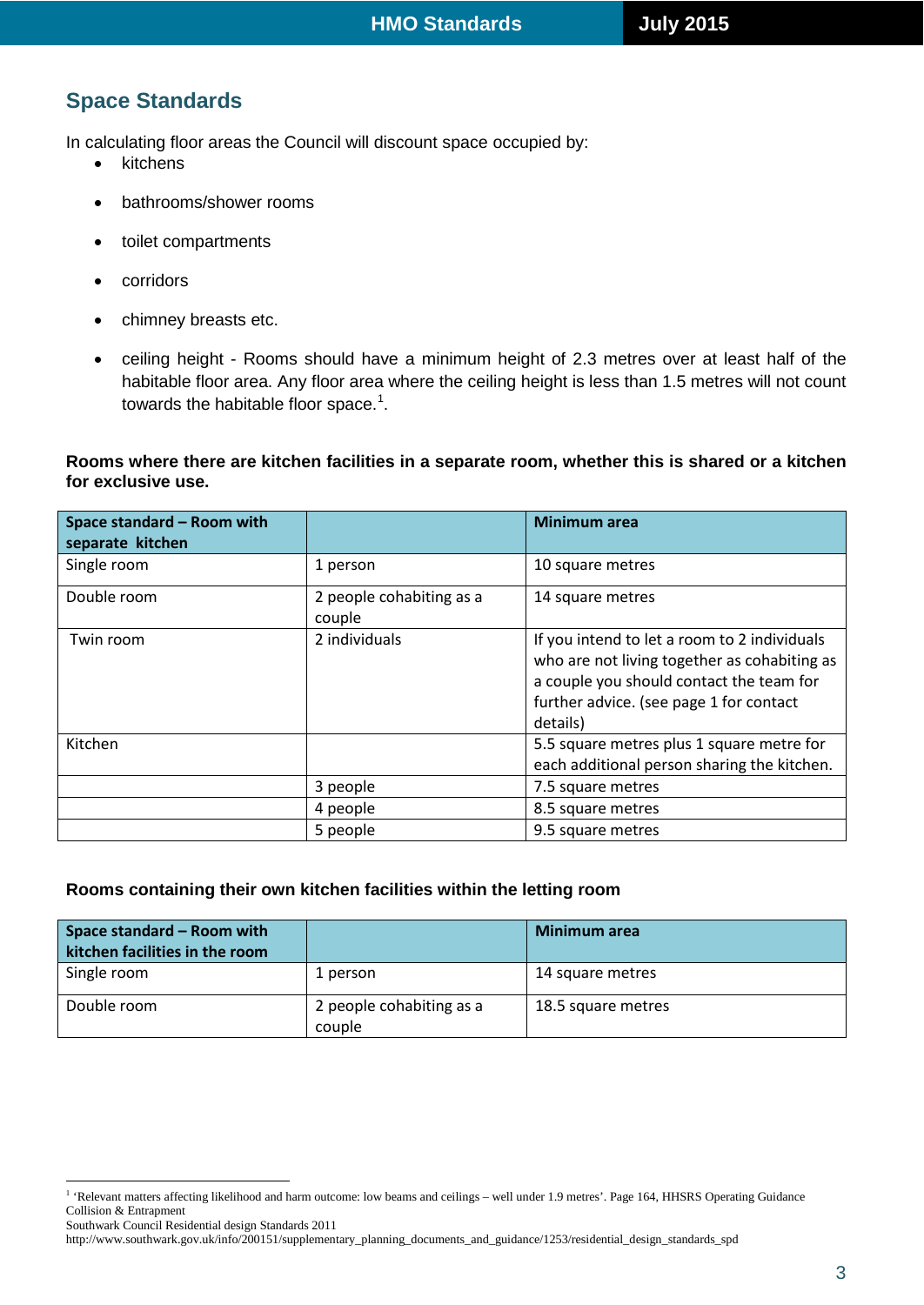#### **Rooms where there are separate kitchen facilities and lounge/living room**

These standards will only be applied in properties where there is evidence that the occupiers are living more like a single household and are comfortable using shared communal space, rather than individuals

who have very little interaction with each other. Examples of this type of occupation are shared houses where the occupiers came together as a group or have a common shared interest i.e. students or employees from the same college or employer. Typically they would cook and eat meals together and would choose to spend time together in a dining area or lounge.

| Space standard, separate shared |                                    | <b>Minimum area</b>                          |
|---------------------------------|------------------------------------|----------------------------------------------|
| kitchen and lounge              |                                    |                                              |
| Single room                     | 1 person                           | 8 square metres                              |
| Double room                     | 2 people cohabiting as a<br>couple | 12 square metres                             |
| Twin room                       | 2 individuals                      | If you intend to let a room to 2 individuals |
|                                 |                                    | who are cohabiting as a couple you should    |
|                                 |                                    | contact the team for further advice. (see    |
|                                 |                                    | page 1 for contact details)                  |
| Kitchen                         |                                    | 5.5 square metres plus 1 square metre for    |
|                                 |                                    | each additional person sharing the kitchen.  |
|                                 | 3 people                           | 7.5 square metres                            |
|                                 | 4 people                           | 8.5 square metres                            |
|                                 | 5 people                           | 9.5 square metres                            |
| Lounge/living room              | 1-3 people                         | 8.5 square metres                            |
|                                 | 4-6 people                         | 11 square metres (or plus 1 square metre     |
|                                 |                                    | for each additional person sharing the       |
|                                 |                                    | lounge)                                      |

Living rooms must be fully furnished as such and would need to have adequate comfortable seating, such as sofas and armchairs to accommodate all of the occupiers at any one time (to avoid incidences where some occupiers are unable to make use of the communal living room at certain times) and would usually have a television and coffee table.

Both kitchens and bathrooms can be shared by a maximum of 5 people.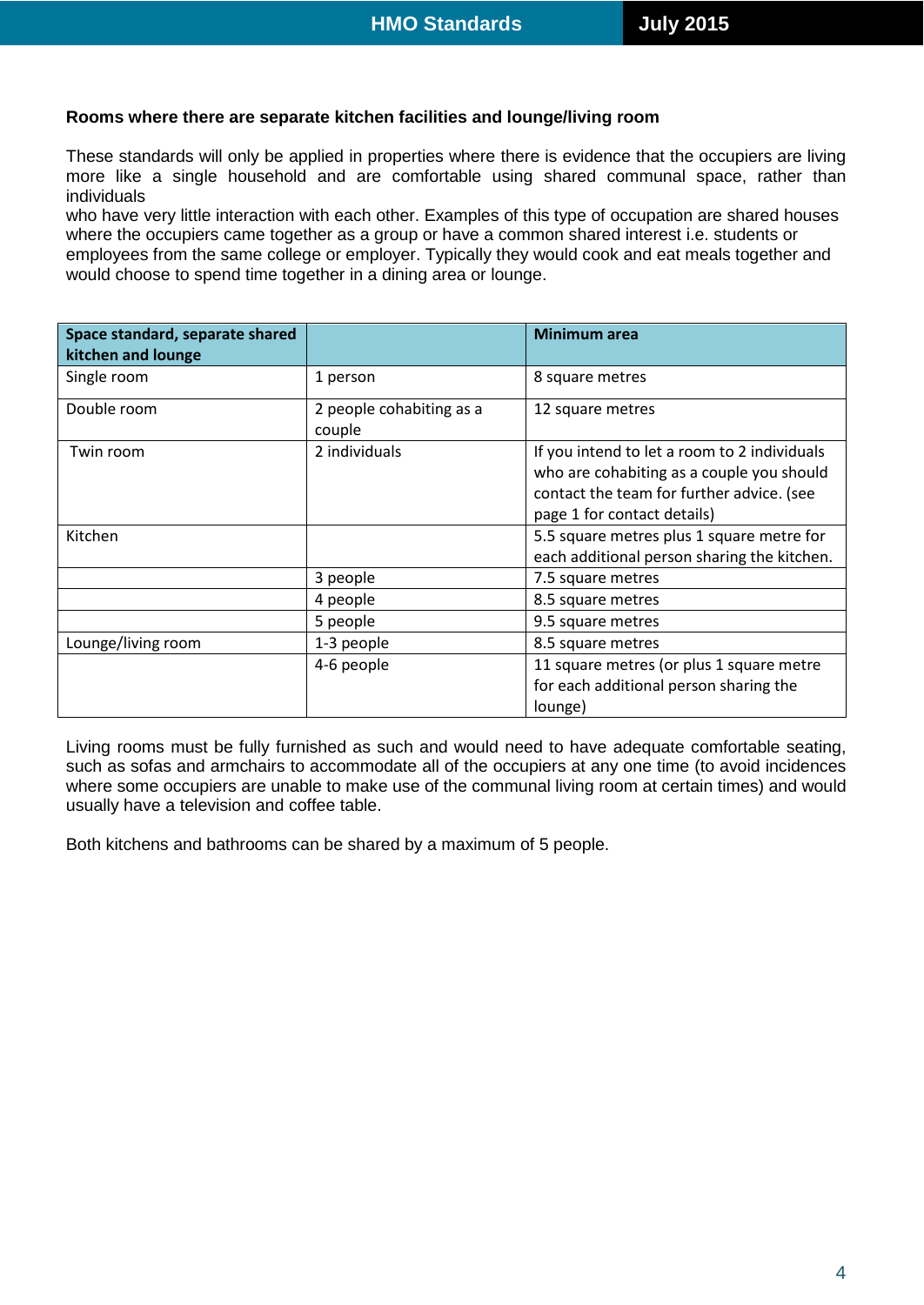## **Facilities for the storage, preparation and cooking of food**

Where exclusive kitchen facilities cannot be provided, one set of kitchen facilities shall be provided for every 5 occupants.

A set of kitchen facilities for up to 5 people shall include: <sup>[2](#page-4-0)</sup>

| <b>Kitchen facility</b>         | <b>Standard</b>                                | <b>Minimum size</b>                             |
|---------------------------------|------------------------------------------------|-------------------------------------------------|
| Cooker                          | 1 cooker for every 5 people                    | Minimum of 4 burners, oven and grill. A         |
|                                 |                                                | microwave is not a suitable alternative to an   |
|                                 |                                                | oven.                                           |
|                                 |                                                | A minimum area of 500mm x 600mm                 |
|                                 |                                                | worktop must be provided adjacent to the        |
|                                 |                                                | cooker.                                         |
| Sink and drainer on a           | Provided with a constant supply of hot and     | 1000mm x 600mm                                  |
| base unit                       | cold water and properly connected to the       |                                                 |
|                                 | drainage system. The cold water supply         |                                                 |
|                                 | shall be direct from the mains supply          |                                                 |
| <b>Fixed worktop</b>            | Made of an impervious material                 | 2000mm x 600mm (shared kitchen)                 |
|                                 |                                                | 1000mm x 600mm (single use kitchen)             |
| <b>Storage cupboard</b>         | One cupboard for each tenant, the              | One standard 500mm wide wall cupboard           |
|                                 | cupboard below the sink cannot be used for     | per person                                      |
|                                 | food storage. The cupboard can be located      |                                                 |
|                                 | in the bedsit where there is sufficient space  |                                                 |
|                                 | Separate storage space shall be provided for   | One standard 1000mm wide base unit (The         |
|                                 | shared cooking equipment such as pans          | cupboard space below the sink is not            |
|                                 |                                                | suitable for storing cooking equipment)         |
| A refrigerator                  | 1 refrigerator for every 5 people              | 245 litres for 5 people. This can be smaller if |
|                                 |                                                | individual fridges are provided in the rooms,   |
|                                 |                                                | this should be discussed with the case          |
|                                 |                                                | officer                                         |
| A freezer                       | 1 freezer for every 5 people                   | 85 litres for up to 5 people                    |
| A washing machine               | A washing machine with an adequate             | Where there are more than 10 people             |
|                                 | exclusive power source, water supply and       | occupying an HMO there must be at least 2       |
|                                 | drainage properly plumbed in.                  | washing machines                                |
| <b>Electrical power sockets</b> | 4 double 13 amp sockets provided within        | The sockets should be spaced as evenly as       |
|                                 | the food preparation area, at least 2 shall be | possible around the kitchen and suitable for    |
|                                 | above worktop level. 1 extra socket shall be   | use with electrical appliances on the kitchen   |
|                                 | provided for each major appliance (fridge,     | worktop.                                        |
|                                 | freezer, washing machine). The cooker shall    |                                                 |
|                                 | be connected to a separate cooker spur         |                                                 |

It is preferable for a kitchen to contain only one set of facilities, however, if a kitchen is large enough, 2 sets of facilities may installed in the same kitchen for up to a maximum of 10 users. A kitchen for 10 users shall be a minimum of 14.5 square metres in area.

The kitchen should preferably be not more than one floor from any letting room that it serves but cannot be more than 2 floors from any letting room.

The kitchen size and layout must enable the practical, safe & hygienic use of the kitchen for storage, preparation and cooking of food.

The wall, floor and ceiling surfaces shall be smooth, impervious and capable of being easily cleaned.

The lighting shall be suitable to enable the practical, safe & hygienic use of the kitchen facilities.

<span id="page-4-0"></span><sup>&</sup>lt;sup>2</sup> Schedule 3 – the Licensing and Managment of Houses in Multiple Occupation and Other Houses (Miscellaneous Provisions)(England) Regulations 2006  $\overline{a}$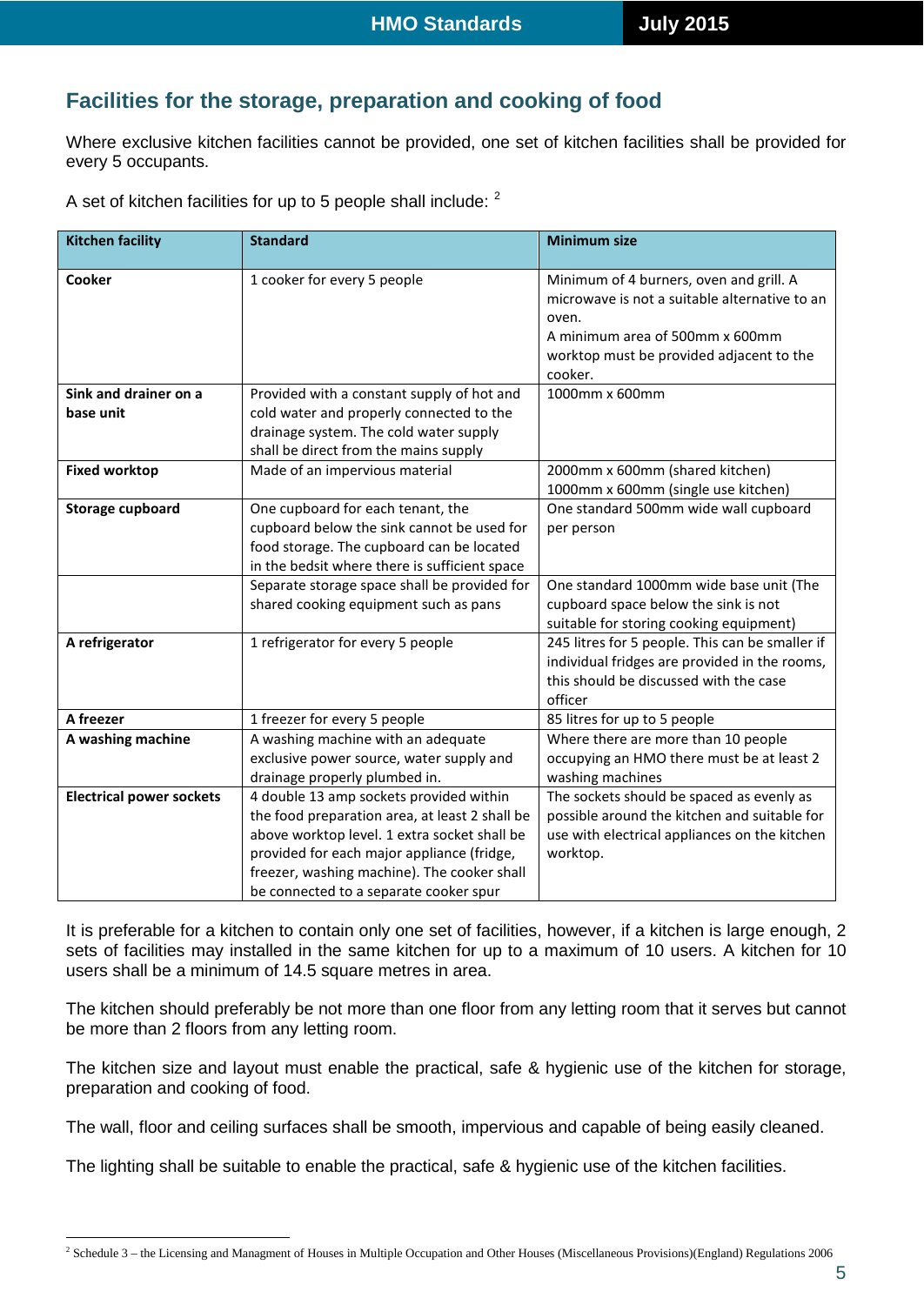Suitable and sufficient provision shall be made for refuse storage and disposal both within the unit of accommodation and outside.

Consideration should be given to clothes drying facilities preferably both inside and outside the property. [3](#page-5-0)

<span id="page-5-0"></span> $3$  There should also be clothes drying facilities, preferably both outside and internally'. Page 119, HHSRS Operating Guidance Personal Hygiene, Sanitation & Drainage  $\overline{a}$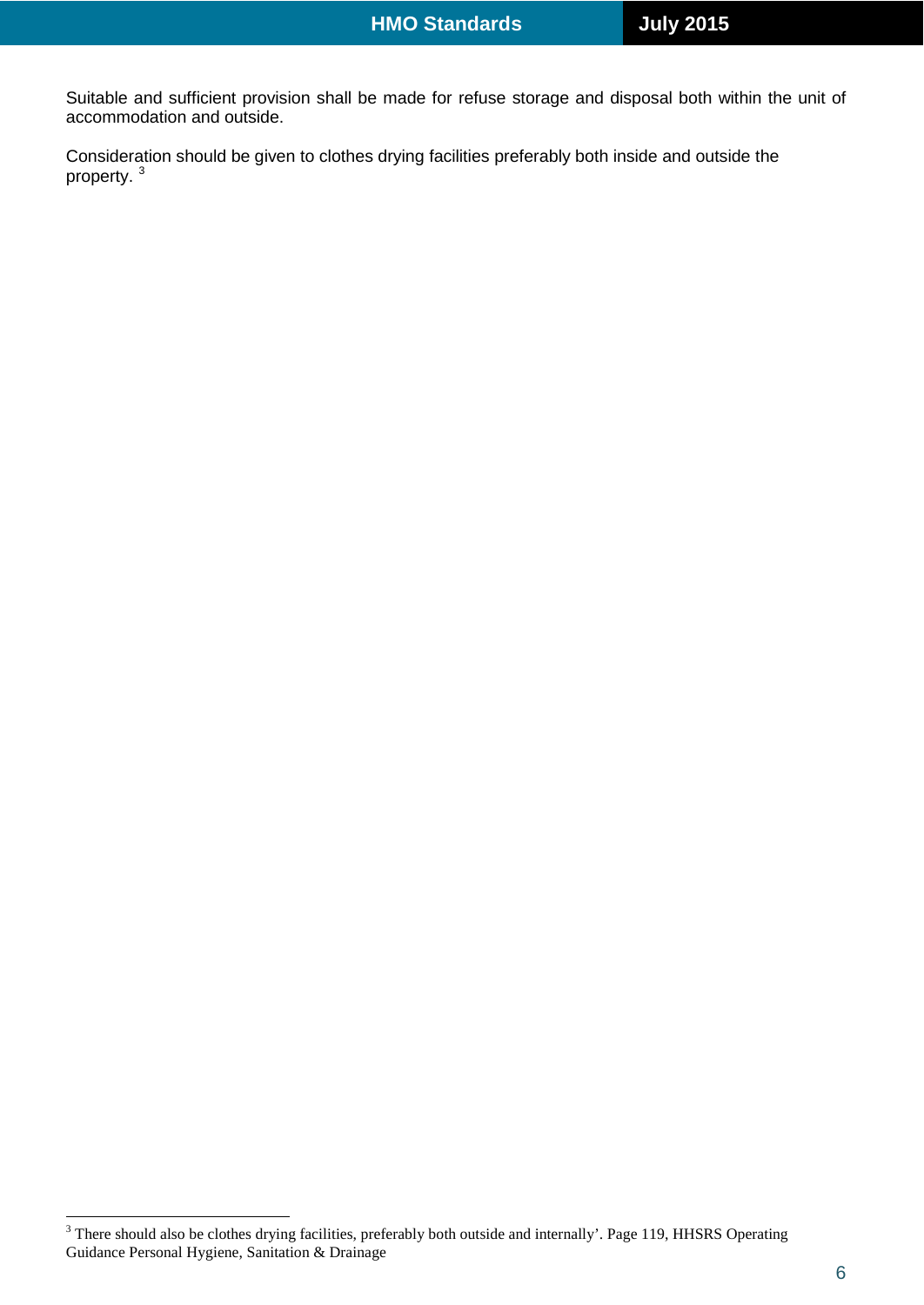# **Personal Hygiene [4](#page-6-0) [5](#page-6-1)**

 $\overline{a}$ 

| <b>Bathroom/shower room fittings</b> | <b>Minimum size</b> |
|--------------------------------------|---------------------|
| <b>Baths</b>                         | 1700mm x 700mm      |
| Shower cubicles                      | 800mm x 800mm       |
| Wash hand basins                     | 500mm x 400mm       |
| Splashbacks                          | 300 mm high         |

Where exclusive bathroom/shower room & toilet facilities cannot be provided, one bathroom or shower room, one toilet and one wash hand basin shall be provided for every 5 occupants.

Baths, showers, toilets and wash hand basins shall be provided in a separate room of adequate size. There should be adequate space for drying & dressing and somewhere to hang clothes and towels.

The room shall be accessible directly from the common areas and within one floor of each letting.

A wash hand basin shall be provided within each toilet compartment and within each bathroom/shower room.

Each bath, shower and wash hand basin shall be provided with a constant supply of hot and cold water.

The doors to bathrooms, shower rooms and WCs shall be capable of giving privacy and should be lockable from the inside.

Where light switches are located within the bathroom, shower room or WC compartment they must be pull cord switches.

The wall, floor and ceiling surfaces shall be smooth, impervious and capable of being easily cleaned.

The lighting shall be suitable to enable the practical, safe & hygienic use of the facilities.

<span id="page-6-1"></span><span id="page-6-0"></span><sup>4</sup> Schedule 3 – The Licensing and Management of Houses in Multiple Occupation and Other Houses (Miscellaneous Provisions)(England) Regulations 2006 <sup>5</sup> Pages 118-121, HHSRS Operating Guidance Personal Hygiene, Sanitation & Drainage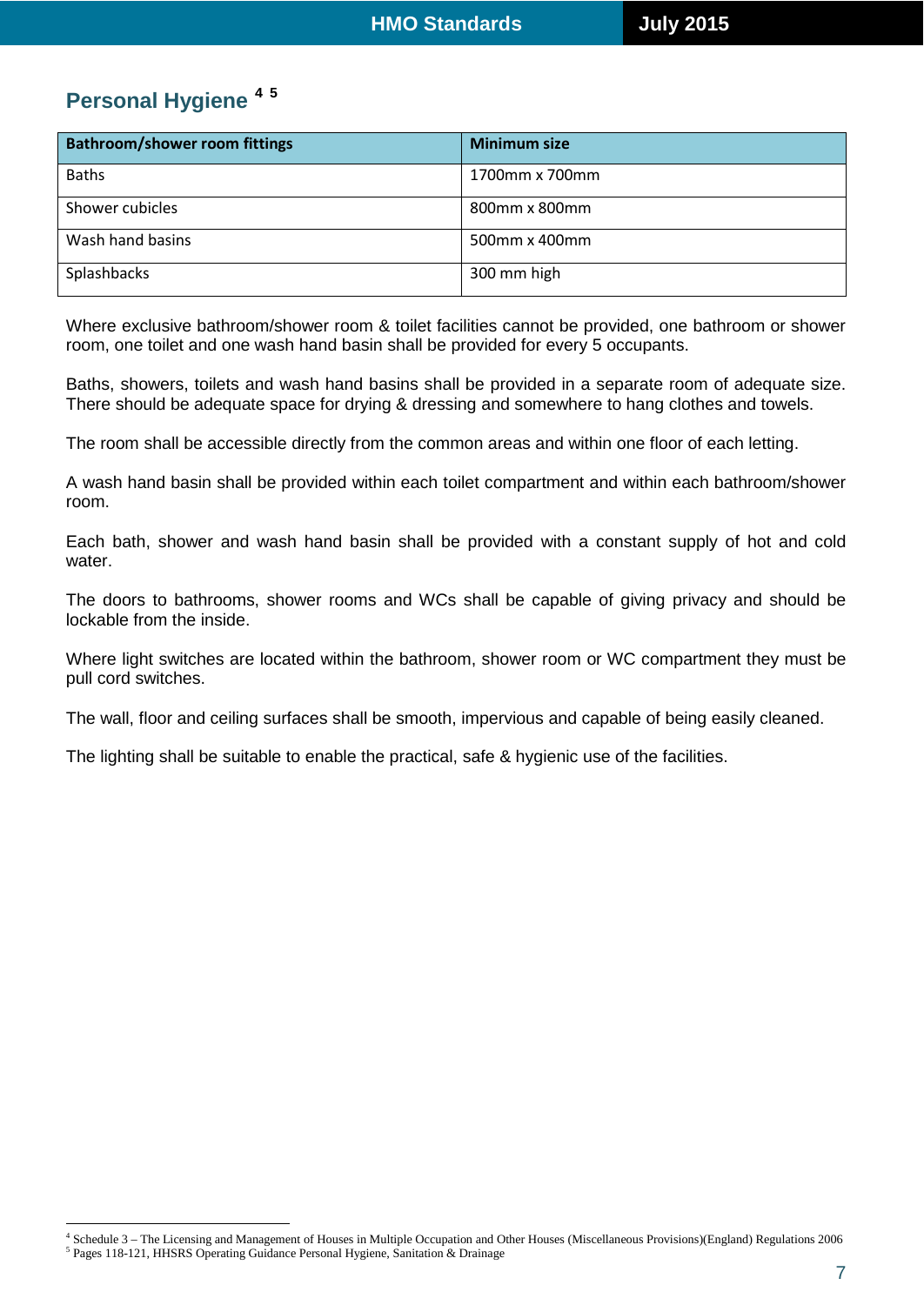# **Means of escape from fire and fire fighting equipment [6](#page-7-0) [7](#page-7-1)**

All HMO's are subject to an assessment under the Housing Health & Safety Rating System<sup>7</sup>, and must comply with the Regulatory Reform Order and Lacors Fire Guidance $^6$ .

The Regulatory Reform (Fire Safety) Order 2005 is enforced by the fire brigade and requires that the 'responsible person' carry out and regularly review a fire risk assessment of the premises. This will identify what you need to do to prevent fire and keep people safe. If you don't have the expertise or time to do the fire risk assessment yourself you'll need to appoint a 'competent person' to help, eg a professional risk assessor. If you're not sure if your risk assessment has been carried out properly your local fire and rescue authority might be able to give you advice although they can't carry out risk assessments for you. Further information can be obtained from [https://www.gov.uk/workplace-fire](https://www.gov.uk/workplace-fire-safety-your-responsibilities/fire-risk-assessments)[safety-your-responsibilities/fire-risk-assessments](https://www.gov.uk/workplace-fire-safety-your-responsibilities/fire-risk-assessments)

You are advised to seek our advice prior to installation.

Any variations in these standards must be agreed by the case officer.

<sup>6</sup> LACORS Housing – Fire Safety, Guidance on fire safety provisions for certain types of existing housing  $\overline{a}$ 

<span id="page-7-1"></span><span id="page-7-0"></span><sup>7</sup> Pages 150-155, HHSRS Operating Guidance Fire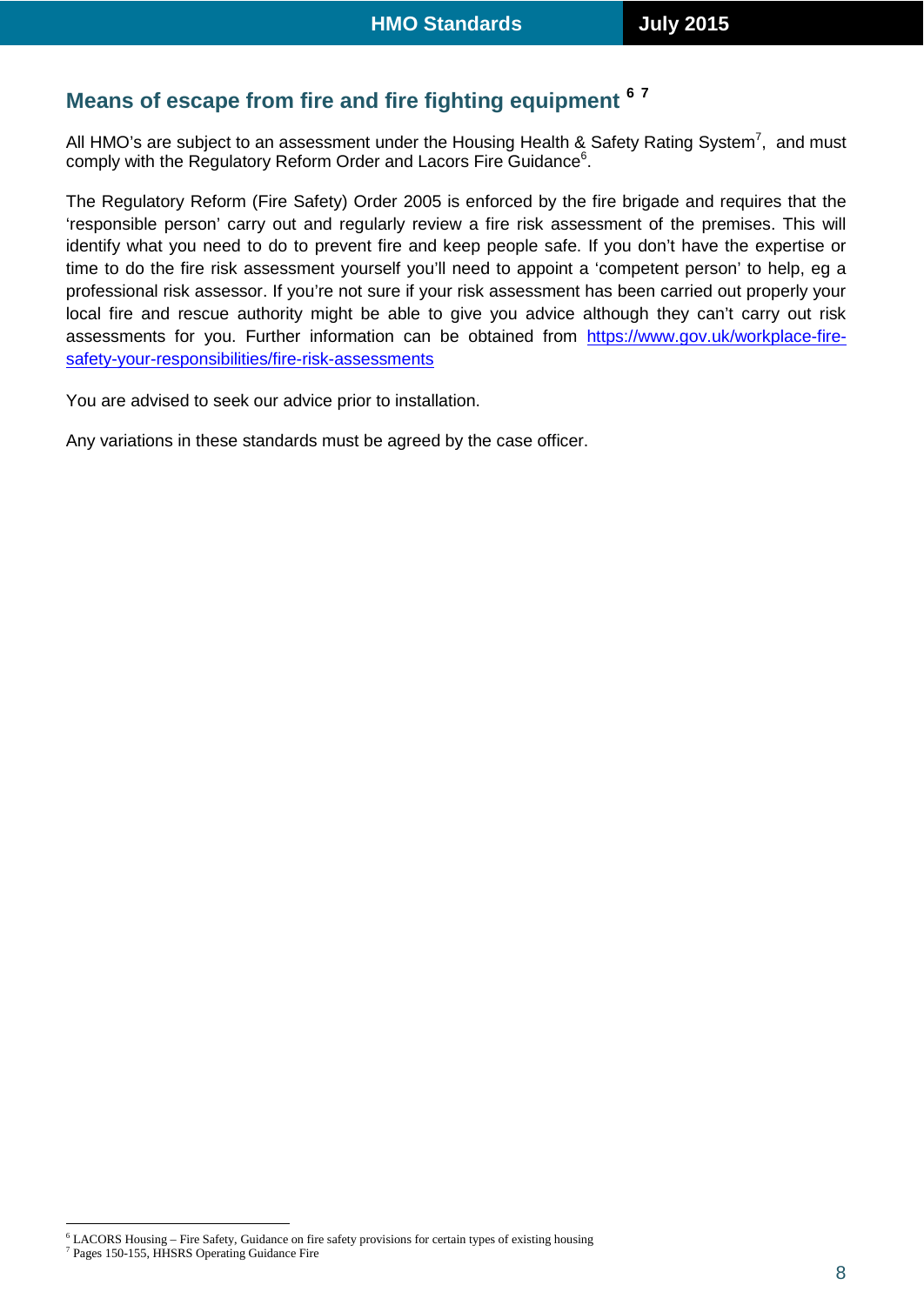# **HMOs occupied by children [8](#page-8-0)**

*NOTE: Planning permission must be sought before any of the following standards are complied with. If planning permission is refused the premises is deemed unsuitable for occupation by children.*

When calculating room sizes a child is counted as one person irrespective of age $^{\circ}$ .

Where there are children living in a HMO the letting they occupy must consist of at least 2 rooms. The rooms must be self contained and interconnecting.

A bed shall be provided for exclusive use by the child.

Any child over the age of 8 years shall not have to share a bedroom with their parents or a child of the opposite sex. [10](#page-8-2)

The letting must have its own kitchen and bathroom for exclusive use of that letting. The kitchen and bathroom must be directly accessible from the letting.<sup>[11](#page-8-3)</sup>

The bathroom must have a bath rather than just a shower.

Ideally, a play space and a desk shall be provided. Where there is a garden or other outside space associated with the dwelling, it shall be child friendly, safely & easily accessible to the children.<sup>[12](#page-8-4)</sup> Balconies must have guarding to a height of at least 1100mm. Guarding should be designed to discourage children from climbing on it and should be strong enough to support the weight of people leaning against it. There shall be no gaps greater than 100mm in width. <sup>[13](#page-8-5)</sup>

Window sills (to windows on the first floor upwards) less than 1100mm shall be fitted with window restrictors. It shall be possible to override the window restrictors for escape purposes.<sup>[14](#page-8-6)</sup>

#### *Landlords are advised to seek advice from this department wherever there are children living in a HMO.*

<span id="page-8-0"></span><sup>8</sup> 'Do my kids have to live like this forever?' The lives of homeless children and families in London 2005, Barnardos Crowded House, Cramped Living in England's Housing 2004, Shelter  $\overline{a}$ 

Against the Odds 2006, Shelter

Full House? How overcrowded Housing Affects Families 2005, Shelter

<span id="page-8-1"></span><sup>&#</sup>x27;Small children need at least as much space as an adult. The need for privacy begins to develop from the age of eight and will be fully formed during puberty'. Page 92, HHSRS Operating Guidance Crowding & Space

<span id="page-8-2"></span><sup>10</sup> 'Small children need at least as much space as an adult. The need for privacy begins to develop from the age of eight and will be fully formed during puberty'. Page 92, HHSRS Operating Guidance Crowding & Space

LB Islington, Standards for Houses in Multiple Occupation

<span id="page-8-4"></span><span id="page-8-3"></span><sup>&</sup>lt;sup>12</sup> 'Lack of space and overcrowded conditions have been linked to a number of health outcomes including psychological distress and mental disorders, especially those associated with a lack of privacy and childhood development'. Indoor and outdoor play and recreation space is necessary in accommodation housing children'. Page 92, HHSRS Operating Guidance Crowding & Space

<span id="page-8-5"></span><sup>&</sup>lt;sup>13</sup> 'Guarding (e.g. balustrading) should be provided to balconies and landings to prevent falls. It should be at least 1100mm high and designed and constructed so as to discourage children climbing and strong enough to support the weight of people leaning against it. There should be no openings to the guarding which would allow a 100mm sphere to pass through'. Page 144, HHSRS Operating Guidance Falls Between Levels

<span id="page-8-6"></span>In multi-storey buildings there is a need for increased safety precautions to upper storey windows, because the increased risk posed by the more severe harms resulting from distance of fall. In such buildings, and preferably from the second floor upwards, glazing below 1100mm from the floor level should be guarded with a safety rail'. Page 144, HHSRS Operating Guidance Falls Between Levels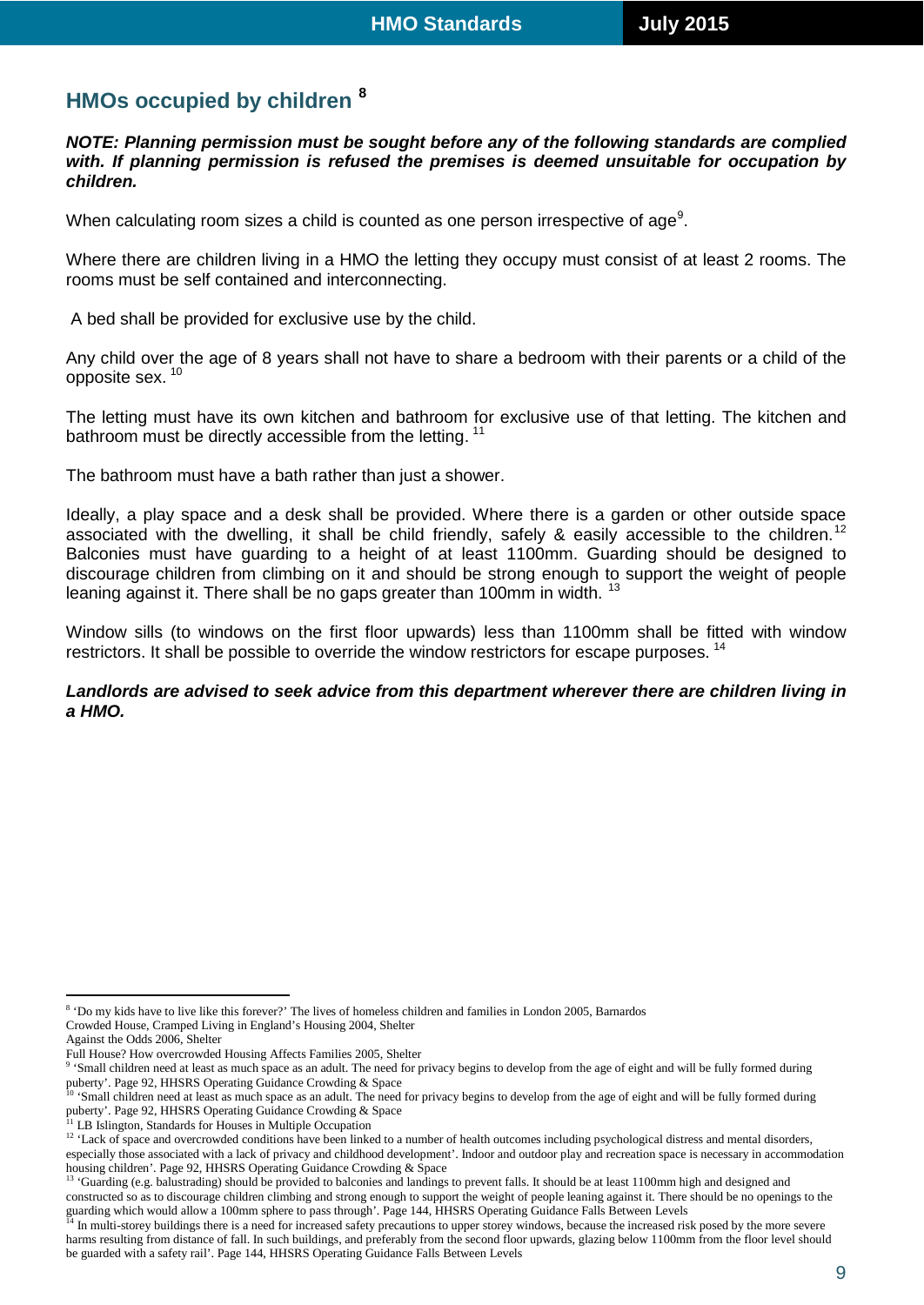# **Electrical Appliances and Installations**

All works to the electrical installation shall be carried out by a properly qualified engineer and must comply with the following:

#### The Electrical Equipment (Safety) Regulations 1994

These regulations apply to the supply of electrical equipment with a working voltage of between 50 and 1000 volts A.C. or between 75 and 1500 volts D.C. This imposes a duty on you as the supplier that they are 'safe' as defined by section 19 of the Act, so that there is no risk of injury or death to humans or pets or risk of damage to the property.

*These regulations cover all mains voltage household electric goods including cookers, kettles, toasters, electric blankets, washing machines, immersion heaters etc.* The Act also requires that if any equipment is supplied with any particular characteristic, suitable information or instruction booklets should be provided.

## Plugs & Sockets (Safety) Regulations 1994

These regulations require that where any plug, socket or adaptor supplied for intended domestic use, that it complies with the appropriate current standard and specifically that:

- The live and neutral pins on the plugs are part insulated so as to prevent shocks when removing plugs from sockets; and
- All plugs are pre-wired.

#### Electricity at Work Regulations 1989

These regulations require the testing of portable appliances (PAT testing) provided within the common areas of the property, e.g. kettles, toasters etc.

## **Gas Supply and Appliances**

All works to the gas installation and gas appliances shall be carried out by an engineer registered on the Gas Safe Register.

All gas pipe work, appliances and flues must be tested by a registered Gas Safe Engineer every 12 months. You must keep a copy of the Gas Safety Certificate for 2 years and issue a copy to each existing tenant within 28 days of the check being completed and issue a copy to any new tenants before they move in. A copy of the Gas Safety Certificate can be provided within the common areas. <sup>[15](#page-9-0)</sup> Audible, mains fed, carbon monoxide detectors, complying with BS EN 50297-1:2010, must be fitted into all rooms with gas appliances.

## **Loft Rooms/Spaces**

 $\overline{a}$ 

Loft spaces and cellars are unsuitable for use as living accommodation unless proper Building Control & Planning Permission have been obtained. These spaces may require extra works in order to comply with these standards and the Housing Act 2004.

Attic rooms and loft rooms should have a minimum room height of 2.3 metres over at least half of the habitable floor area. Any floor area where the ceiling height is less than 1.5 metres will not count towards the habitable floor space.<sup>[16](#page-9-1)</sup>.

Southwark Council Residential design Standards 2011

<span id="page-9-0"></span><sup>&</sup>lt;sup>15</sup> Gas Safety (Installation and Use) Regulations 1998

<span id="page-9-1"></span><sup>&</sup>lt;sup>16</sup> 'Relevant matters affecting likelihood and harm outcome: low beams and ceilings – well under 1.9 metres'. Page 164, HHSRS Operating Guidance Collision & Entrapment

http://www.southwark.gov.uk/info/200151/supplementary\_planning\_documents\_and\_guidance/1253/residential\_design\_standards\_spd